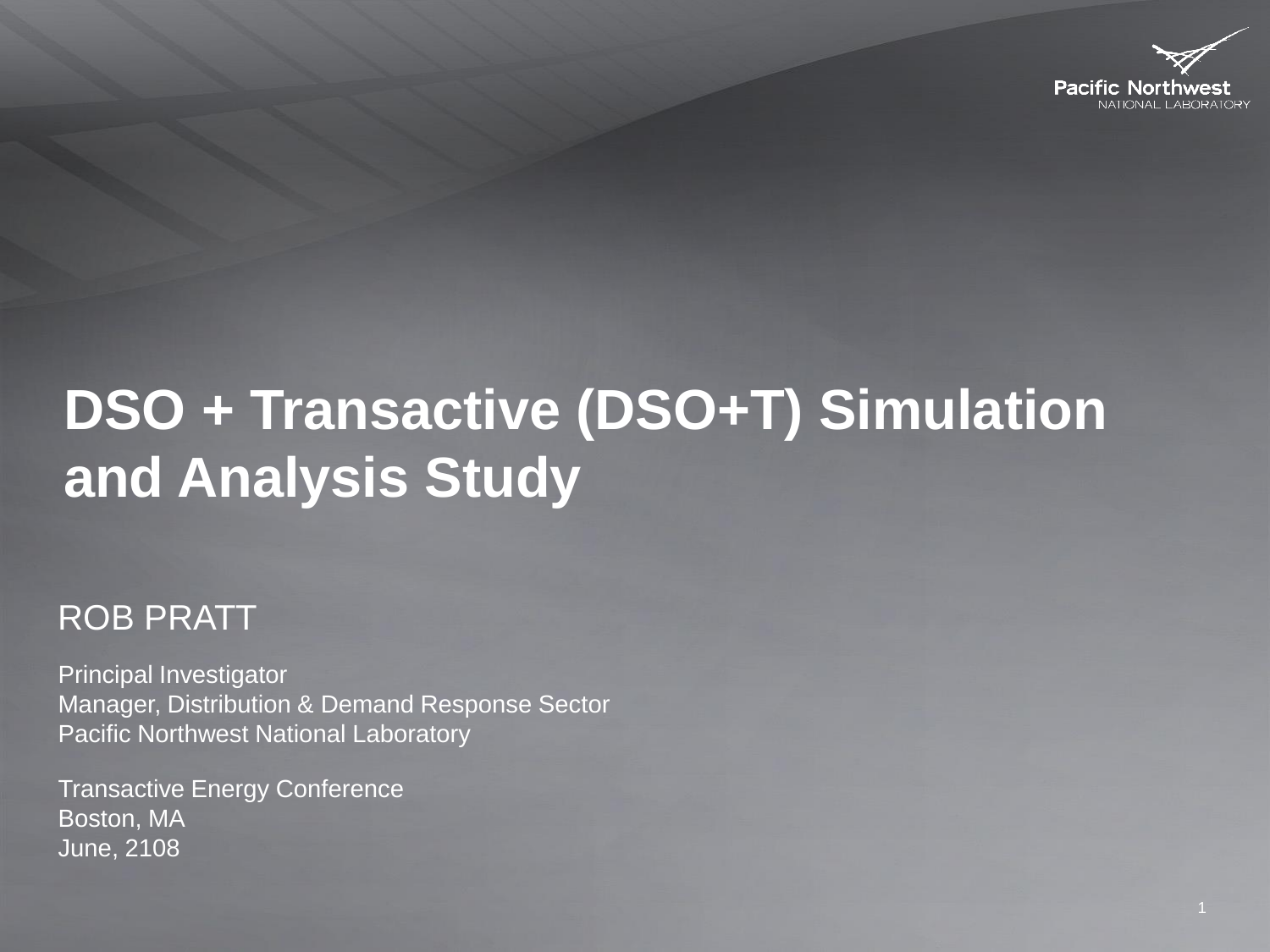

#### **Design, simulate, and analyze a distribution system operator (DSO) combined with a transactive network to:**

Produce a *field-ready design of a DSO plus a transactive network*  capable of coordinating DERs deployed at scale for *benefits at the distribution/retail and bulk system/wholesale-ISO levels*

*Test the design with simulation* and *estimate the benefits of a national deployment at scale* over a range of potential grid futures

*Issue the simulation and valuation framework as an open challenge*  to industry and the transactive energy community to *develop and improve their designs in preparation for field experiments*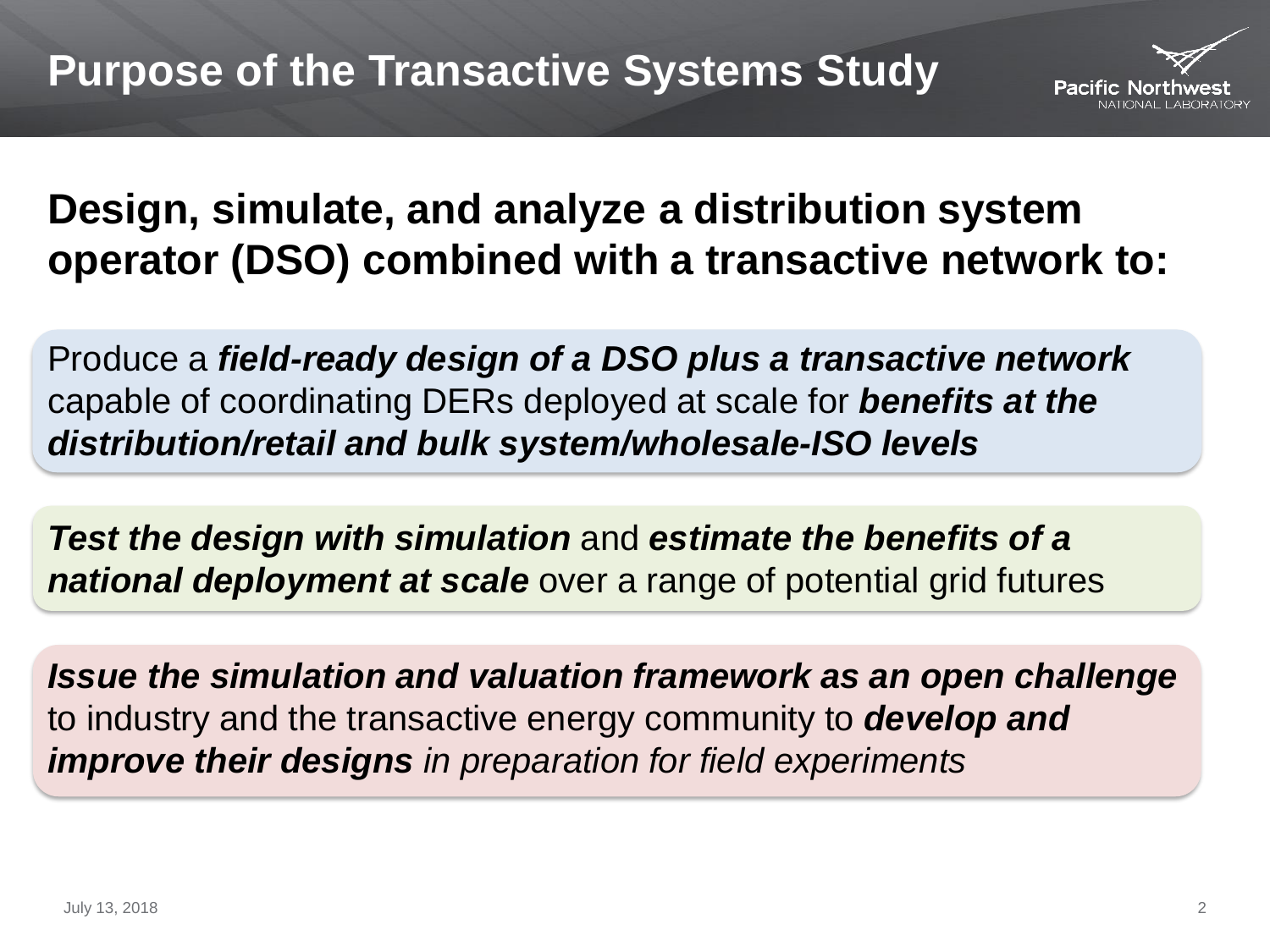### **Structure of the Study:**  *Two Analyses and Primary Results*





∆DSOT-FL = Value of DSO + Transactive + Flexible Loads (Moderate Renewables) ∆DSOT-B = Value of DSO + Transactive + Batteries (Moderate Renewables) ∆DSOT-FL-HR = Value of DSO + Transactive + Flexible Loads (High Renewables) ∆DSOT-B-HR = Value of DSO + Transactive + Batteries + EVs (High Renewables)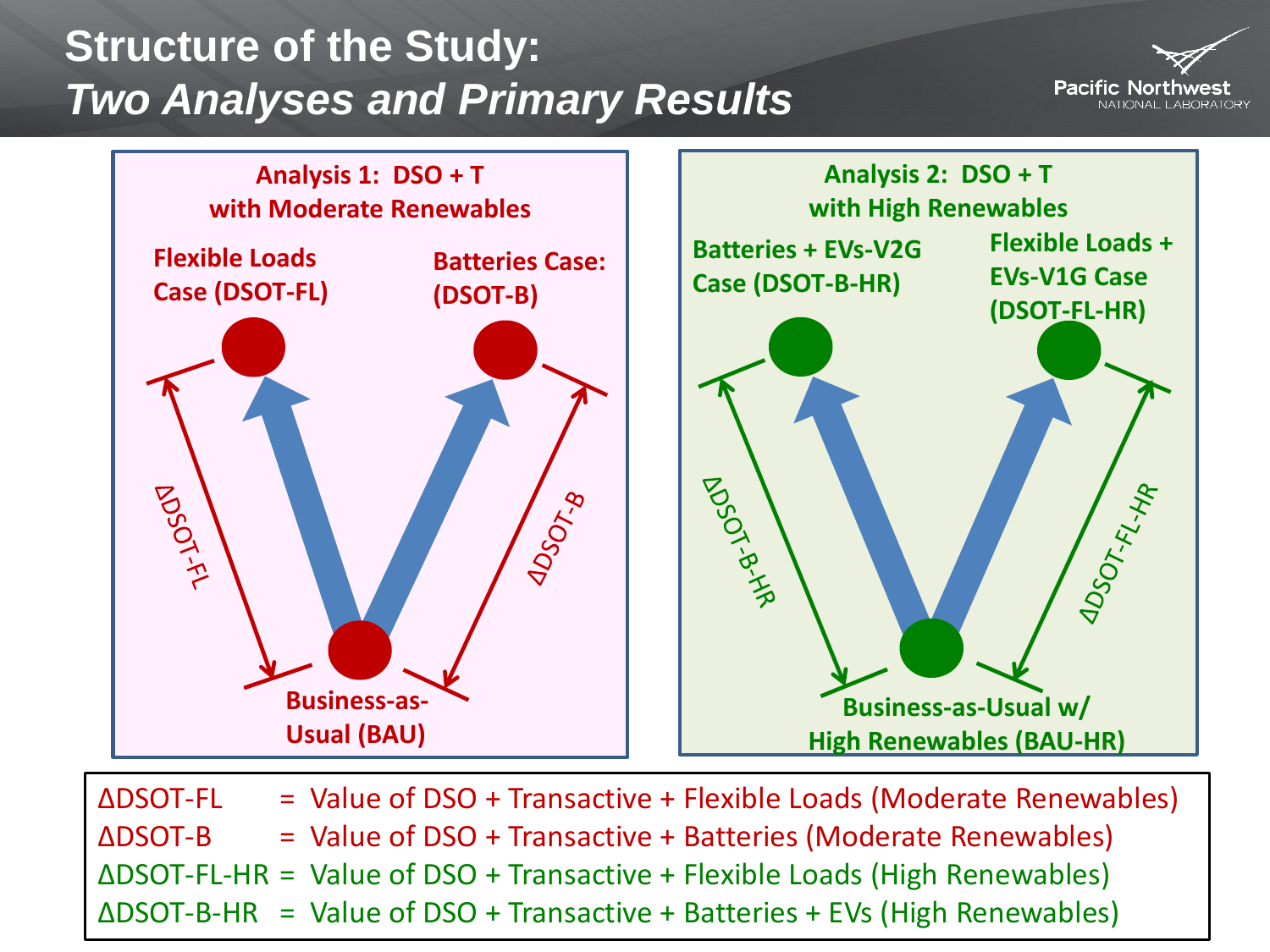### **Key Characteristics of the Six Grid Scenarios in the Analysis**



| <b>Customer Participation</b>                               | <b>Renewable Energy Penetration</b> |                    |
|-------------------------------------------------------------|-------------------------------------|--------------------|
|                                                             | <b>Moderate</b>                     | <b>High</b>        |
| <b>Base Case Scenarios (Business-as-Usual)</b>              | <b>Base Case 1</b>                  | <b>Base Case 2</b> |
| Renewable resource penetration [fraction of peak load]      | 15%                                 | 50%                |
| Electric vehicle penetration [fraction of light-duty fleet] | 0%                                  | 0%                 |
| Participating customers with flexible loads                 | 0%                                  | 0%                 |
| Distributed battery energy storage capacity [MWh]           | $\mathbf 0$                         | $\mathbf 0$        |
| <b>Flexible Loads Test Case Scenarios</b>                   | Case 1A                             | <b>Case 2A</b>     |
| Renewable resource penetration [fraction of peak load]      | 15%                                 | 50%                |
| Electric vehicle penetration [fraction of light-duty fleet] | 0%                                  | 0%                 |
| Participating customers with flexible loads                 | 75%                                 | 75%                |
| Distributed battery energy storage capacity [MWh]           | $\mathbf 0$                         | $\mathbf 0$        |
| <b>Low-Cost Batteries Test Case Scenarios</b>               | Case 1B                             | Case 2B            |
| Renewable resource penetration [fraction of peak load]      | 15%                                 | 50%                |
| Electric vehicle penetration [fraction of light-duty fleet] | 0%                                  | 35%                |
| Participating customers with flexible loads                 | 0%                                  | 0%                 |
| Distributed battery energy storage capacity [MWh]           | $\ast$                              | $\ast$             |

\* Total battery energy storage capacity set to approximately equal to that estimated for the flexible loads in Cases 1A and 2A.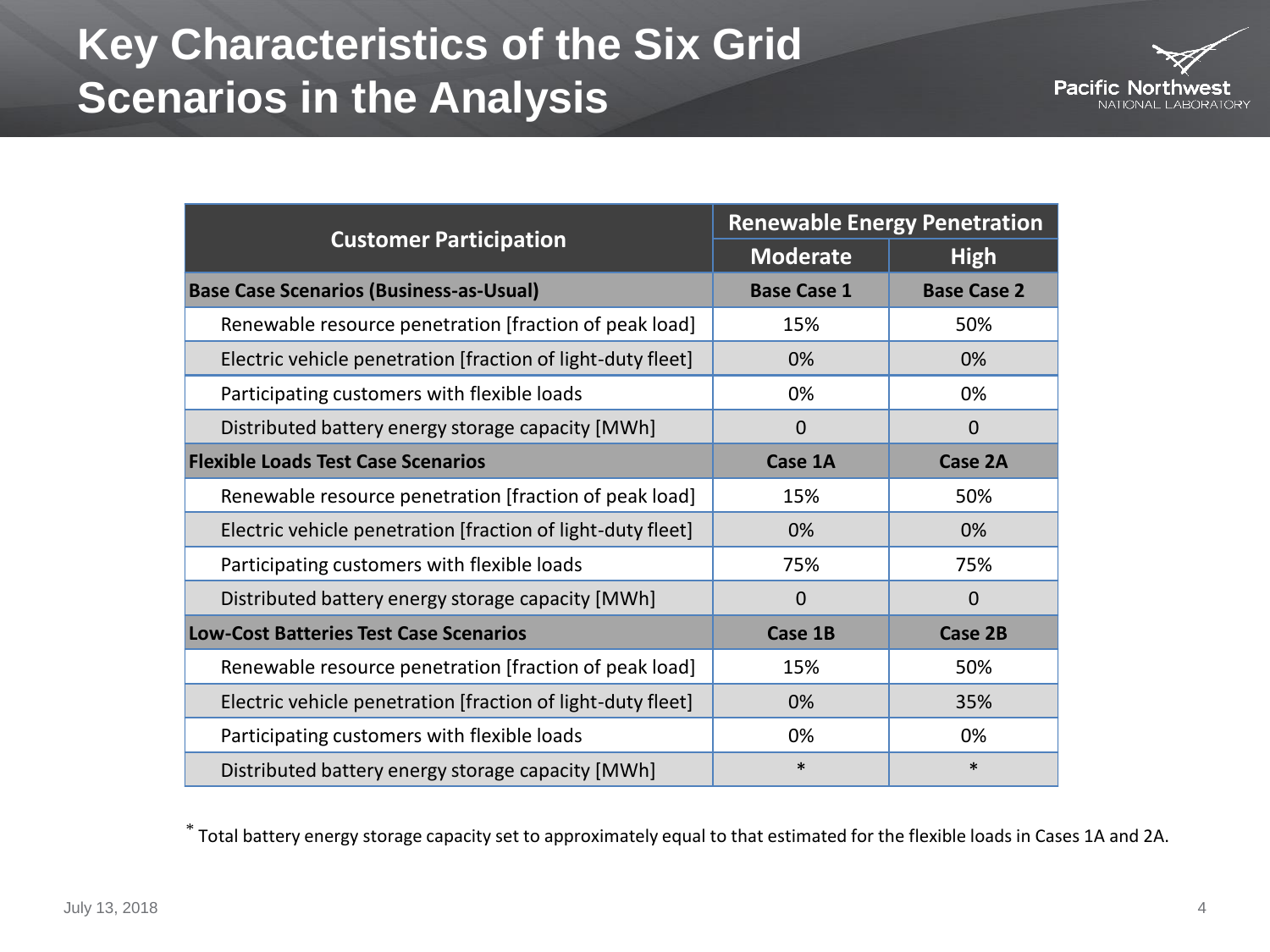## **A Total DSO with Aggregators and Unbundled Retail Service Providers**



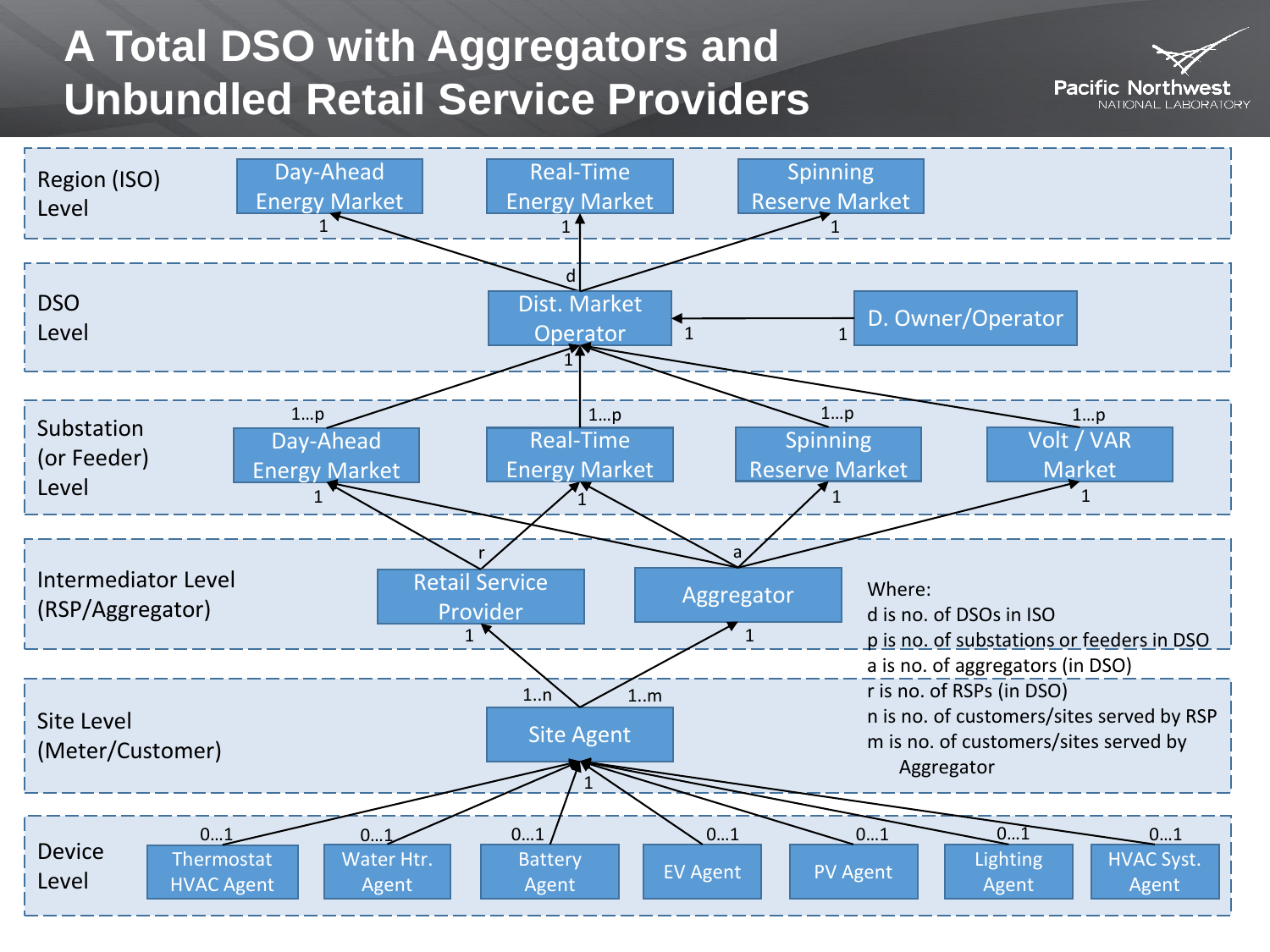## **Modeling Aggregators and Retail Service Providers for the Study**



- **DSO+T study assumes the following about aggregators & retail service providers (RSPs):**
- Both use transactive mechanisms to engage customers & sites
- I.e., set up & operate their <u>own</u> set of transactive mechanisms E.g., day-ahead, real-time, spinning reserve, & volt/var markets
- ▶ Their mechanisms perform with equal effectiveness & functionality as DSO's

#### **Only one set of transactive mechanisms will be developed & simulated by the project**

- ▶ Vastly simplifies simulation & analysis
- Rather than trying to represent realistic diversity of algorithms
- Equivalent to assuming one RSP & one aggregator at DSO-level, i.e., in combination, a load-serving entity (LSE)
- Single LSE provider assumed to remain regulated, bundled in DSO with distribution market operator & owner/operator